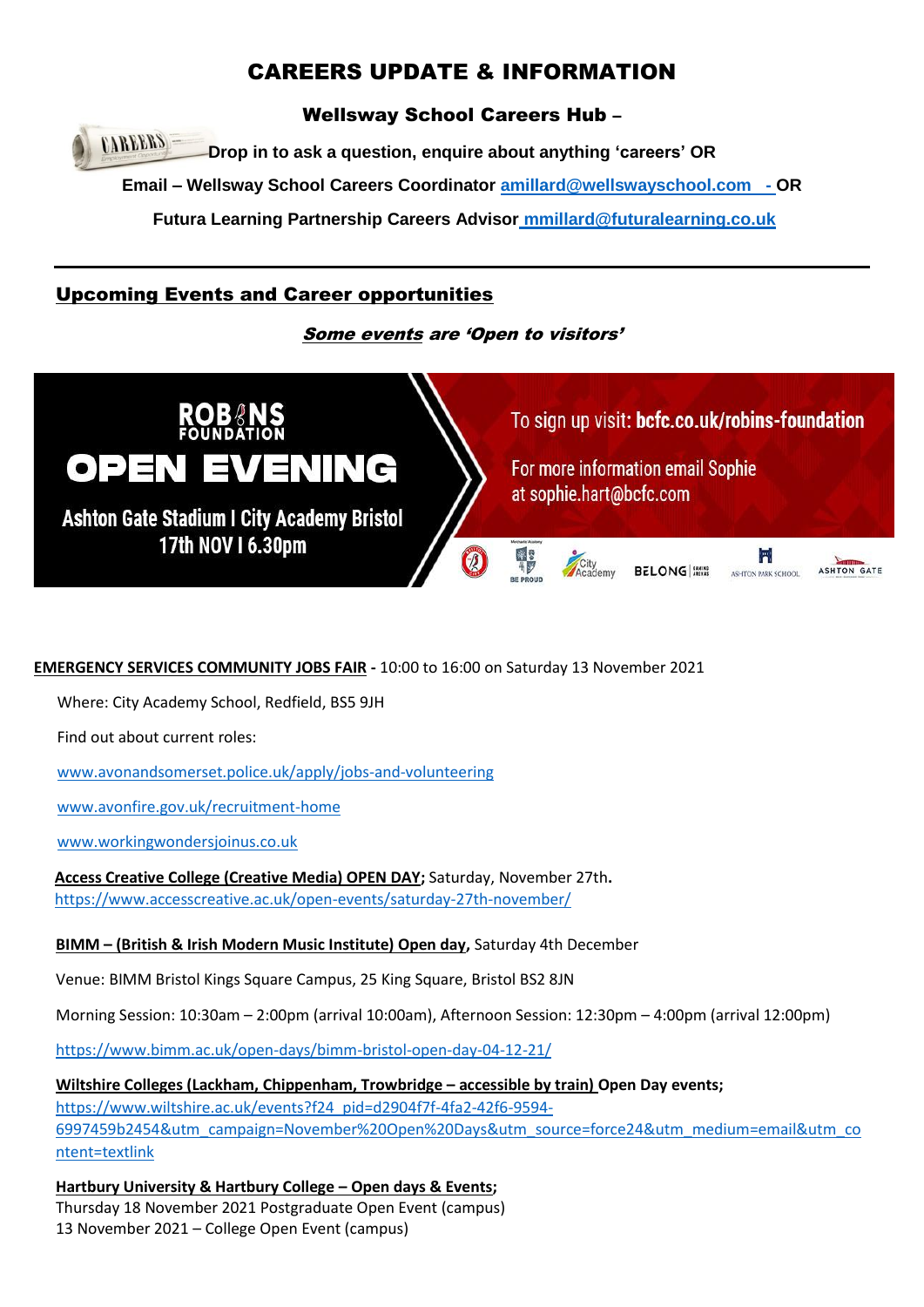11 December 2021 – College Open Event

#### **Careers in the NHS – RUH Bath, Case Study of an Imaging Physicist**

[https://www.ruh.nhs.uk/careers/documents/careers\\_resources/Imaging\\_Physicist\\_case\\_study.pdf](https://www.ruh.nhs.uk/careers/documents/careers_resources/Imaging_Physicist_case_study.pdf)

### Virtual Work Experience Opportunities

**SpringPod new virtual Work Experience Programme -** [https://www.springpod.com/virtual-work](https://www.springpod.com/virtual-work-experience/search?status=Open&utm_term=oct_campaign&utm_medium=email&utm_source=sendgrid&utm_content=oct_campaign_email2_teachers&utm_campaign=oct_campaign)[experience/search?status=Open&utm\\_term=oct\\_campaign&utm\\_medium=email&utm\\_source=sendgrid&utm\\_cont](https://www.springpod.com/virtual-work-experience/search?status=Open&utm_term=oct_campaign&utm_medium=email&utm_source=sendgrid&utm_content=oct_campaign_email2_teachers&utm_campaign=oct_campaign) [ent=oct\\_campaign\\_email2\\_teachers&utm\\_campaign=oct\\_campaign](https://www.springpod.com/virtual-work-experience/search?status=Open&utm_term=oct_campaign&utm_medium=email&utm_source=sendgrid&utm_content=oct_campaign_email2_teachers&utm_campaign=oct_campaign)

**Lloyds Bank** – **'World of Work'** careers include technical from software development, engineering, cyber security, data analytics, product design, finance, audit, retail and commercial banking. <https://explorelbg.co.uk/workexp>

**Royal Navy Engineers Virtual Experience -** [https://www.eventbrite.co.uk/e/royal-navy-engineers-virtual-experience](https://www.eventbrite.co.uk/e/royal-navy-engineers-virtual-experience-tickets-161198662539?aff=RFP3)[tickets-161198662539?aff=RFP3](https://www.eventbrite.co.uk/e/royal-navy-engineers-virtual-experience-tickets-161198662539?aff=RFP3)

**Virtual Work Experience (Skills 4 Schools) – New projects -** <https://www.s4snextgen.org/schools/>register your details and interest on the website, they will contact school to organise your virtual placement.

#### **Future Learn – new online updated courses**

[https://www.futurelearn.com/courses?utm\\_source=Iterable&utm\\_medium=email&utm\\_campaign=fl\\_bau&utm\\_ter](https://www.futurelearn.com/courses?utm_source=Iterable&utm_medium=email&utm_campaign=fl_bau&utm_term=210704_BOW___UK) m=210704\_BOW UK

### HE Specific

#### **UCAS/DISCOVERY APPRENTICESHIPS FAIR - Tuesday 30 November 2021.**

#### *This event will be running in the Careers Hub throughout the day up to 3pm*

10:45 - 11:25 - Q&A - [what two top employers look for in an apprentice](https://www.ucas.com/node/404796/view/agenda/5616#agenda-item-title)

11:40 – 12:10 - [Discover the unexpected: being an apprentice at Experian](https://www.ucas.com/node/404796/view/agenda/5621#agenda-item-title)

12:15 - 12:55 - [Apprenticeships 101](https://www.ucas.com/node/404796/view/agenda/5626#agenda-item-title)

These sessions can be booked for home viewing - <https://www.ucas.com/apprenticeships-fair>

16:40 - 17:10 - [Real-life apprenticeship stories](https://www.ucas.com/node/404796/view/agenda/5631#agenda-item-title)

17:20 - 17:50 - [How to prepare for an interview](https://www.ucas.com/node/404796/view/agenda/5636#agenda-item-title)

#### **Employers attending/presenting include;**

Bloomberg, Capgemini, Experian, Jaguar Landrover, Johnson Controls, NHS, PwC, Rolls-Royce, Sky, The Dyson Institute

**Looking for online inspiration or information about degree courses/apprenticeships <https://www.springpod.com/>**

**<https://www.springpod.com/degree-taster>**

- **<https://www.springpod.com/virtual-work-experience>**
- **<https://www.springpod.com/apprenticeships/higher>**
- **<https://www.springpod.com/apprenticeships/degree>**